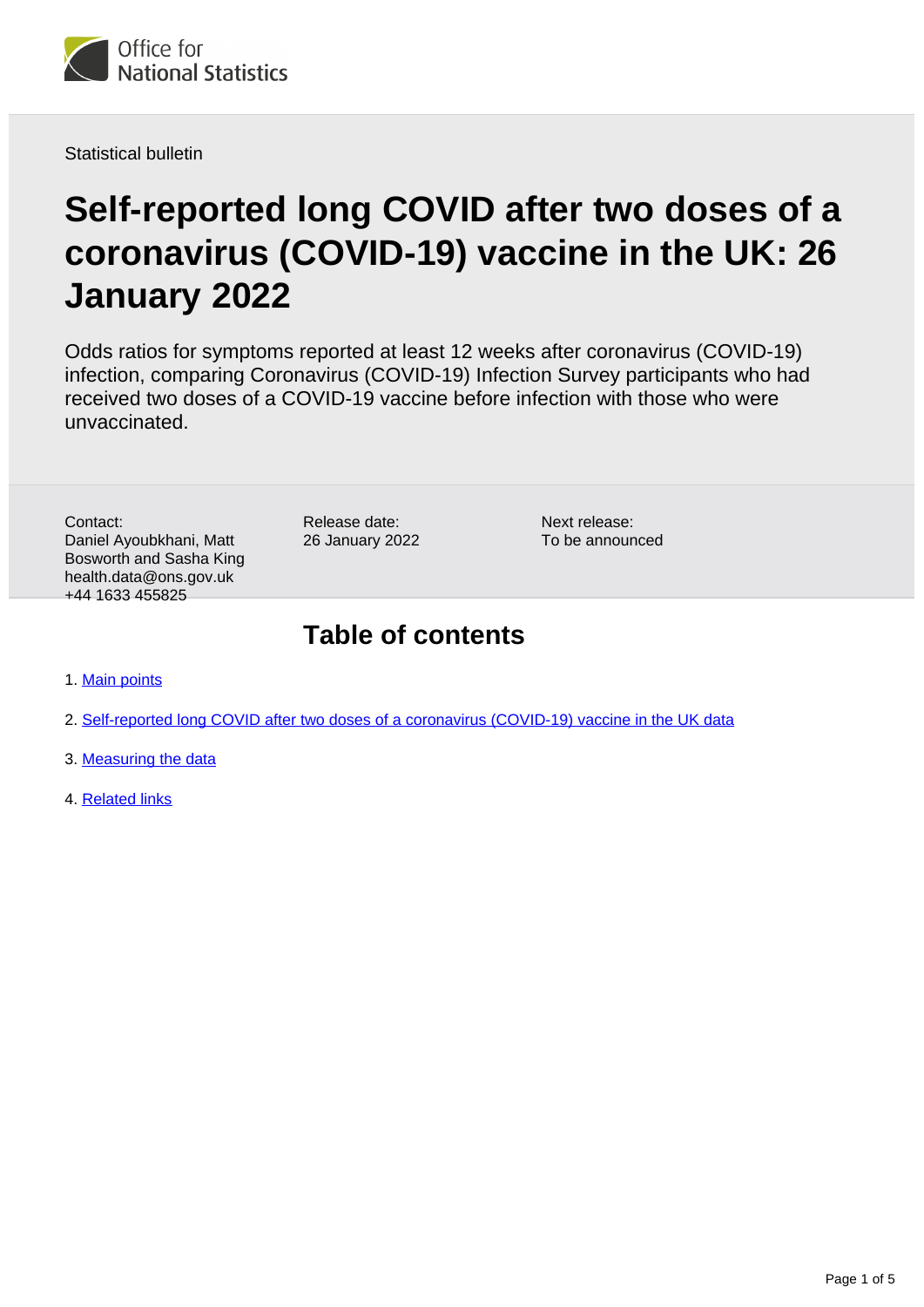## <span id="page-1-0"></span>**1 . Main points**

- In a sample of UK adults aged 18 to 69 years, receiving two doses of a coronavirus (COVID-19) vaccine at least two weeks before a first test-confirmed COVID-19 infection was associated with a 41.1% decrease in the odds of self-reported long COVID at least 12 weeks later, relative to socio-demographically similar study participants who were not vaccinated when infected (Figure 1).
- This analysis was based on data to 30 November 2021, and longer follow-up time is needed to assess the impact of booster doses and the Omicron variant; furthermore, the observational nature of the analysis means that we cannot say whether COVID-19 vaccination caused subsequent changes in the likelihood of self-reported long COVID.
- Long COVID symptoms of any severity were reported by 9.5% of double-vaccinated study participants, compared with 14.6% of socio-demographically similar participants who were unvaccinated when infected; the corresponding estimates for long COVID symptoms severe enough to result in limitation to day-to-day activities were 5.5% and 8.7% respectively.
- There was no statistical evidence that the relationship between vaccination status at the time of infection and the likelihood of subsequently reporting long COVID symptoms differed by whether participants received adenovirus vector (Oxford/AstraZeneca) or mRNA (Pfizer/BioNTech or Moderna) vaccines.

### **Figure 1: Receiving two doses of a COVID-19 vaccine before infection was associated with a 41% decrease in the odds of reporting long COVID symptoms, relative to being unvaccinated when infected, in adults aged 18 to 69 years**

**Adjusted odds ratios for self-reported long COVID (any severity and activity-limiting) at least 12 weeks after infection, comparing study participants who were double-vaccinated with a matched control group who were unvaccinated (reference group) at the time of infection, UK: 26 April 2020 to 30 November 2021**

#### **Notes:**

- 1. Double-vaccinated and unvaccinated participants were 1:1 propensity-score matched on sociodemographic characteristics (age, sex, White or non-White ethnicity, country and region, area deprivation quintile group and health status) and time from infection to follow-up for long COVID at least 12 weeks later.
- 2. Adenovirus vector vaccines comprised Oxford/AstraZeneca ChAdOx1 nCoV-19 (AZD1222). Messenger ribonucleic acid (mRNA) vaccines comprised Pfizer/BioNTech BNT162b2 and Moderna mRNA-1273.
- 3. Odds ratios for unvaccinated study participants (the reference group) are equal to 1.

#### **Download the data**

#### [.xlsx](https://www.ons.gov.uk/visualisations/dvc1768/oddsratio/datadownload.xlsx)

If you are worried about new or ongoing symptoms four or more weeks after having COVID-19, there are resources available to help: see the [NHS webpage on the long-term effects of coronavirus](https://www.nhs.uk/conditions/coronavirus-covid-19/long-term-effects-of-coronavirus-long-covid/) and the [Your COVID](https://www.yourcovidrecovery.nhs.uk/)  [Recovery](https://www.yourcovidrecovery.nhs.uk/) website, which can help you to understand what has happened and what you might expect as part of your recovery. The time it takes to recover from COVID-19 is different for everyone, and the length of your recovery is not necessarily related to the severity of your initial illness or whether you were in hospital.

This is analysis of new, recently collected data, and our understanding of it and its quality will improve over time. Long COVID is an emerging phenomenon that is not yet fully understood. The estimates presented in this release are [experimental](https://www.ons.gov.uk/methodology/methodologytopicsandstatisticalconcepts/guidetoexperimentalstatistics); these are series of statistics that are in the testing phase and not yet fully developed.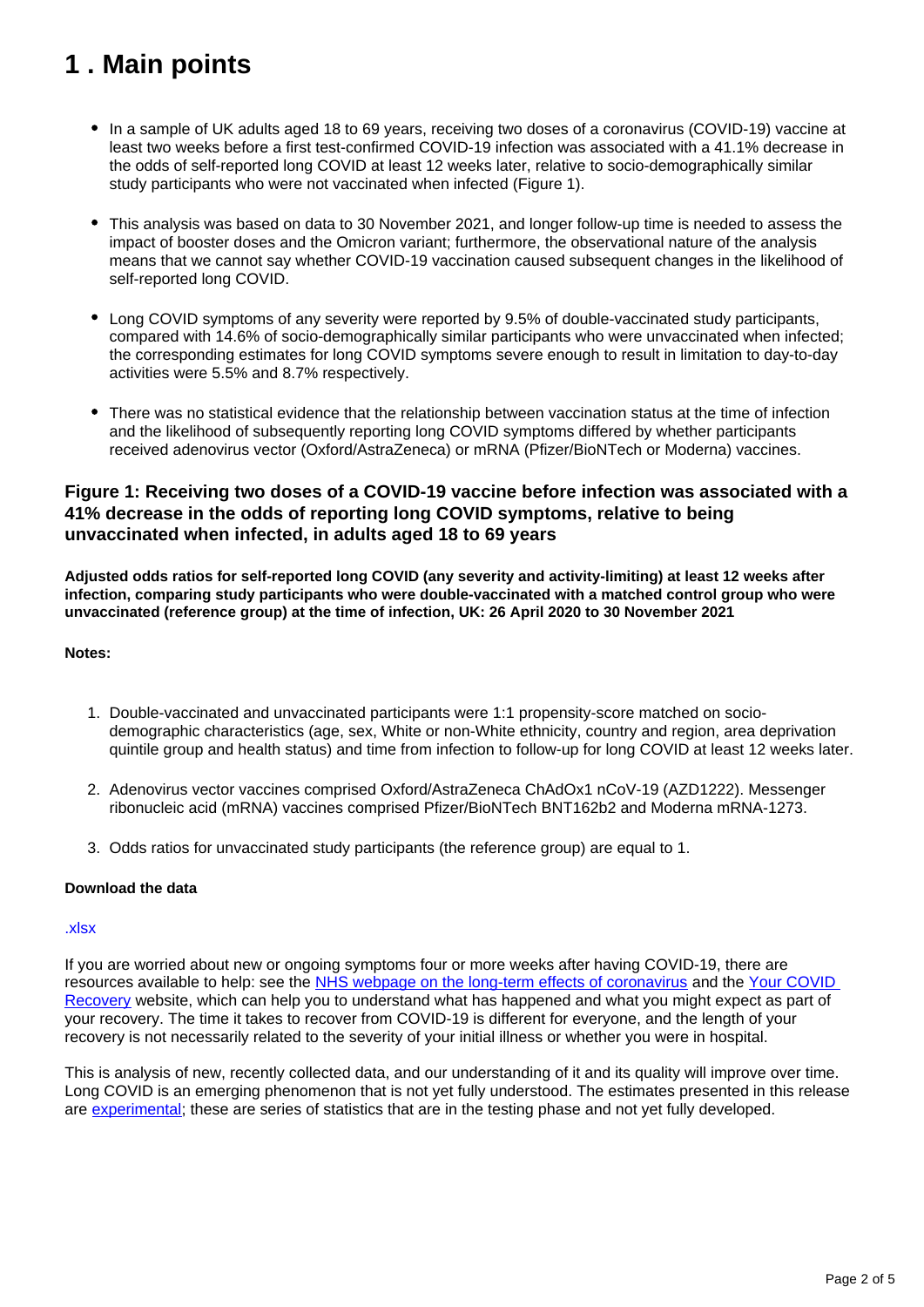### <span id="page-2-0"></span>**2 . Self-reported long COVID after two doses of a coronavirus (COVID-19) vaccine in the UK data**

[All data relating to self-reported long COVID after two doses of a coronavirus \(COVID-19\) vaccine in the UK](https://www.ons.gov.uk/peoplepopulationandcommunity/healthandsocialcare/conditionsanddiseases/datasets/selfreportedlongcovidaftertwodosesofacoronaviruscovid19vaccineintheuk) Dataset | Released 26 January 2022

Odds ratios for symptoms reported at least 12 weeks after coronavirus (COVID-19) infection, comparing Coronavirus (COVID-19) Infection Survey participants who had received two doses of a COVID-19 vaccine before infection with those who were unvaccinated.

## <span id="page-2-1"></span>**3 . Measuring the data**

### **Study data**

This analysis was based on data from the UK [Coronavirus \(COVID-19\) Infection Survey](https://www.ons.gov.uk/peoplepopulationandcommunity/healthandsocialcare/conditionsanddiseases/methodologies/covid19infectionsurveypilotmethodsandfurtherinformation) (CIS). Vaccination information for participants in England was obtained from self-reported CIS responses and linked National Immunisation Management System (NIMS) records, with the latter being prioritised where they conflicted with selfreports. Administrative records were not available for participants in Wales, Scotland and Northern Ireland, so vaccination data for these individuals were obtained from the CIS alone.

The CIS comprises a large sample of private households randomly sampled from the UK population (excluding communal establishments such as hospitals, care homes, schools, halls of residence and prisons). All household members aged two years or over from sampled households are invited to enrol. Since the CIS began in April 2020, over 500,000 individuals from over 250,000 households have participated in the study. All CIS participants, whether positive or negative for COVID-19, or whether experiencing symptoms or not, are asked to provide swab samples at every follow-up visit. This analysis is therefore applicable to all participants with positive COVID-19 test results and not just those with symptoms during the acute phase of the infection.

CIS enrolment rates have changed over time, which could introduce bias into this analysis if the likelihood of enrolment is related to long COVID symptoms. Enrolment rates can be found in Tables 2a to 2f of the [CIS](https://www.ons.gov.uk/peoplepopulationandcommunity/healthandsocialcare/conditionsanddiseases/datasets/covid19infectionsurveytechnicaldata#_blank)  [technical dataset,](https://www.ons.gov.uk/peoplepopulationandcommunity/healthandsocialcare/conditionsanddiseases/datasets/covid19infectionsurveytechnicaldata#_blank) and additional information on response rates can be found in the [CIS methods article.](https://www.ons.gov.uk/peoplepopulationandcommunity/healthandsocialcare/conditionsanddiseases/methodologies/covid19infectionsurveypilotmethodsandfurtherinformation#_blank) Bias may also be introduced if missed visits following COVID-19 infection are related to long COVID, for example, participants being more willing, or less able, to continue in the study because of their symptoms.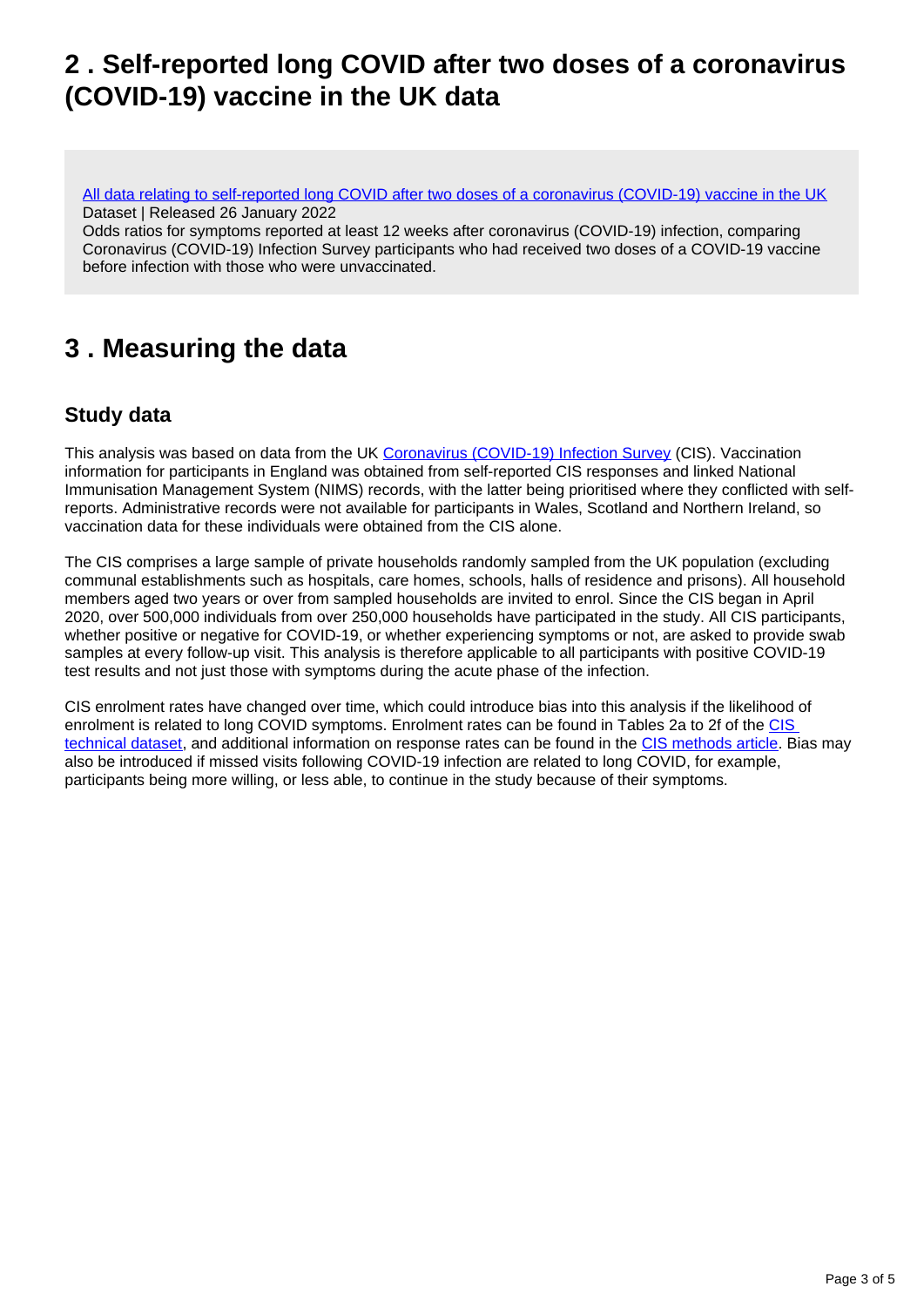### **Analysis methods**

The analysed sample comprised 6,180 CIS participants aged 18 to 69 years who tested positive for COVID-19 (either by polymerase chain reaction test using swabs obtained at study visits, or any swab test in national testing programmes as self-reported by study participants) for the first time between 26 April 2020 and 30 November 2021. We excluded CIS participants who suspected they first had COVID-19 or tested positive for antibodies more than two weeks before their first positive swab, or who had self-reported long COVID at any time before their first positive swab.

Long COVID status was reported according to the CIS question: "Would you describe yourself as having 'long COVID', that is, you are still experiencing symptoms more than 4 weeks after you first had COVID-19, that are not explained by something else?" Participants were also asked whether their symptoms limited their ability to undertake daily activities. We considered participants' first response at least 12 weeks after their first testconfirmed infection. We excluded participants who had never responded to the survey question on long COVID since it was introduced on 3 February 2021 or without at least 12 weeks of post-infection follow-up by 30 November 2021.

We matched study participants who had received at least two doses of a COVID-19 vaccine at least two weeks before their first test-confirmed infection to control participants who were unvaccinated when infected, and remained so at their first follow-up visit at least 12 weeks later. Participants who were single-vaccinated when infected were excluded. Double-vaccinated and unvaccinated participants were 1:1 propensity-score matched on socio-demographic characteristics (age, sex, White or non-White ethnicity, country and region, area deprivation quintile group and health status) and time from infection to follow-up for long COVID at least 12 weeks later. Continuous variables were modelled as restricted cubic splines. Using a caliper width of 0.1 points of the propensity score, we successfully matched 3,090 double-vaccinated participants (92.7%) to a control participant who was unvaccinated when infected.

Because the CIS question on long COVID was not introduced until 3 February 2021, shortly after the start of mass COVID-19 vaccination in the UK, it was not possible to match double-vaccinated and unvaccinated study participants on calendar time of first test-confirmed infection. On average, participants who were doublevaccinated when infected received their first positive test for COVID-19 238 days later than those who were unvaccinated. Differences in the likelihood of developing long COVID symptoms between double-vaccinated and unvaccinated participants may therefore partly reflect differences in the dominant COVID-19 variant at the time of infection or other temporal effects.

Adjusted odds ratios for long COVID symptoms at least 12 weeks after infection were estimated from logistic regression models including all covariates from the matching set, comparing double-vaccinated with unvaccinated (reference group) participants. We tested for effect modification by vaccine type, comparing adenovirus vector and messenger ribonucleic acid (mRNA) vaccines.

### **Collaboration**

This analysis was produced in collaboration with: Professor Sarah Walker and Doctor Koen Pouwels from the University of Oxford; Doctor Nisreen Alwan from the University of Southampton; and Professor Kamlesh Khunti and Doctor Francesco Zaccardi from the University of Leicester.